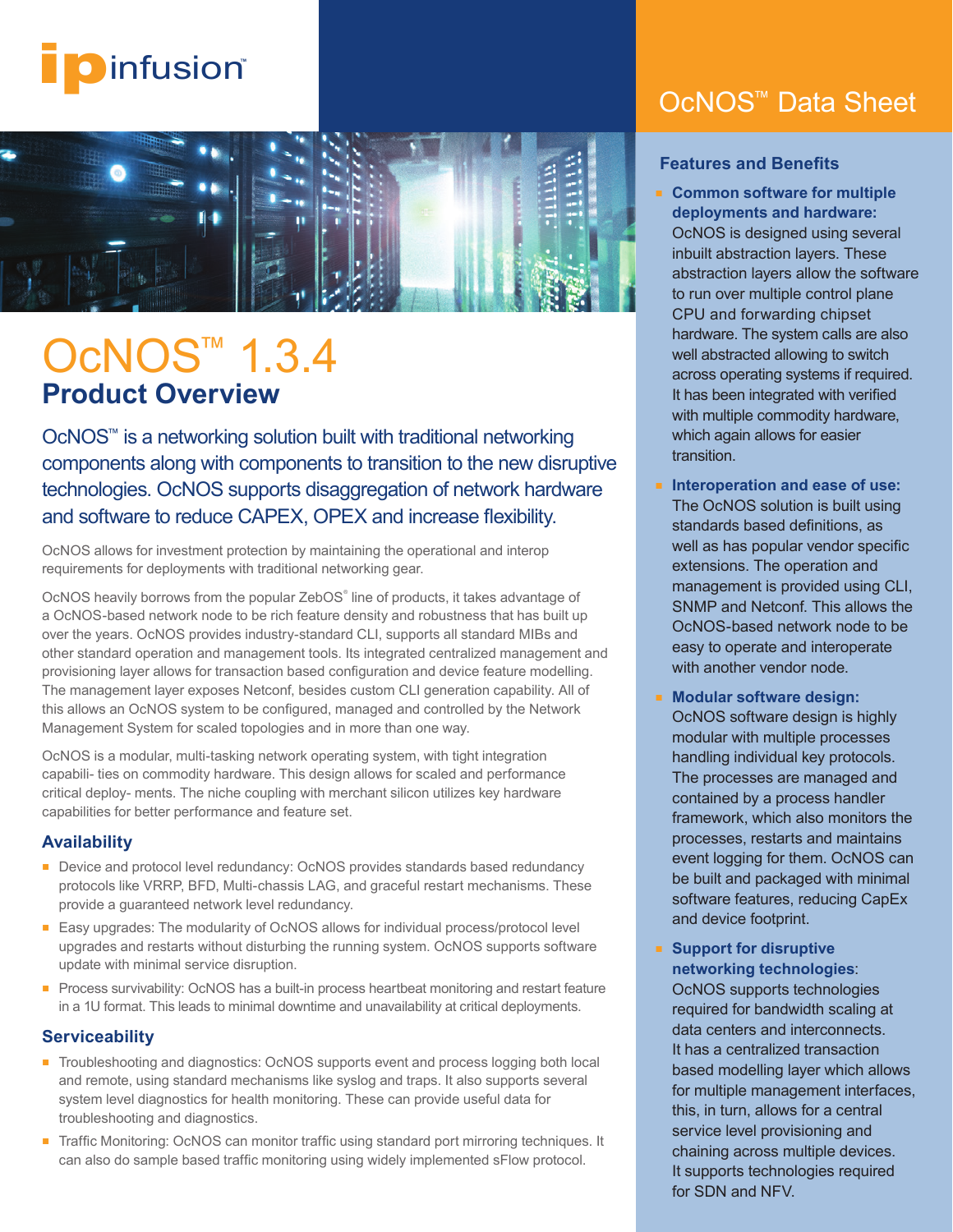■ System Configuration and Management: OcNOS provides well known mechanisms for device control such as boot parameters, password recovery.

#### **Manageability**

- Programmable and Flexible Management Layer: OcNOS has an internal transaction based management layer with open programmable upper layer. This allows it be programmed using NetConf, SNMP, HTTP traditional CLI mechanism.
- Simple Network Management Protocol (SNMP): OcNOS complies with SNMPv1, v2c, and v3.

A comprehensive collection of MIBs is supported.

- **Configuration verification and rollback (Alpha):** With OcNOS, the system operator can verify the consistency of a configuration and the availability of necessary hardware resources prior to committing the configuration. A device can thus be preconfigured and the verified configuration applied at a later time. Configurations also include checkpoints to allow operators to roll back to a known good configuration as needed.
- **Role-based access control (RBAC):** With RBAC, OcNOS enables administrators to limit access to switch operations by assigning roles to users. Administrators can customize access and restrict it to the users who require it. The authentication and authorization is supported using both RADIUS and TACACS+.

#### **Traffic Routing, Forwarding, and Management**

- **Ethernet switching:** The solution supports the complete feature set required to run it as pure Layer2 or Layer2-3 switch. This feature set includes IEEE 802.1D-2004, Rapid Spanning Tree Protocol (RSTP), Multiple Spanning Tree Protocol (MSTP) IEEE 802.1w and 802.1s, QinQ, IEEE 802.3ad link aggregation, Multi-Chassis Link Aggregation, IEEE 802.1AB Link Layer Discovery Protocol (LLDP), PVLAN, BPDU Guard, Loop guard, Switched VLAN Interface support, EVB and DCB support.
- **Data center features: OcNOS supports** multiple standards based multi-path

Ethernet technologies for the data center. They are TRILL and Multi-chassis Link Aggregation Group. Apart from these it also supports Data Center Bridging (DCB), QCN, ETS and PFC for true unified Ethernet backplane. These technologies are well supported by the related integrated hardware, resulting in line rate performance. For Layer-3 based data center deployments, OcNOS has BGP, OSPF support with a very large ECMP fan out.

- **IP routing: OcNOS supports a wide** range of IPv4 and v6 services and routing protocols. Notably;
	- **•** Open Shortest Path First (OSPF) Protocol Versions 2 (IPv4) and 3 (IPv6)
	- **•** Intermediate System-to-Intermediate System (IS-IS) Protocol for IPv4
	- **•** Border Gateway Protocol (BGP) for IPv4 and IPv6
- **Routing Information Protocol Version 2 (RIPv2)** The implementations of these protocols are fully compliant with the latest standards, providing modern enhancements and parameters such as 4-byte autonomous system numbers (ASNs), NSF graceful restart (NSF-GR) is supported by all unicast protocols. All protocols support all interface types, including Ethernet interfaces, switched virtual interfaces (SVIs) and subinterfaces, Portchannels, tunnel interfaces, and loopback interfaces. The great variety of routing protocols and functions is complemented by a broad collection of IP services, including the following:
	- **•** VRF-lite and MPLS VPNs as described in RFCs 2547 and 4364
	- **•** Dynamic Host Configuration Protocol (DHCP) Helper
	- **•** Unicast Reverse Path Forwarding (uRPF)
	- **•** Virtual Router Redundancy Protocol (VRRP)
	- **•** Unicast graceful restart for OSPFv2, OSPFv3, LDP and BGP
- **IP Multicast:** OcNOS provides a feature rich in multicast. The OcNOS implementation lays the foundation for the future development of a comprehensive portfolio of multicast-enabled network functions. In a way similar to its support for the unicast routing protocols, OcNOS

includes implementations of the following multicast protocols and functions:

- **•** Protocol-Independent Multicast Version 2 (PIMv2)
- **•** Source-Specific Multicast (SSM) for IPv4 and IPv6
- **•** PIM Sparse Mode (Any-Source Multicast [ASM] for IPv4 and IPv6)
- **•** Anycast Rendezvous Point (Anycast-RP)
- **•** RP-Discovery using bootstrap router (BSR): Auto-RP and static
- **•** Internet Group Management Protocol (IGMP) Versions 1, 2, and 3 router role
- **•** IGMPv2 host mode
- **•** IGMP snooping
- **•** Multicast Source Discovery Protocol (MSDP) (for IPv4 only)
- **•** IGMP group-specific queries to router ports only
- **•** Debug filters for IGMP snooping

Quality of service (QoS): OcNOS supports standard QoS mechanisms, including classification, marking, queuing, policing, and scheduling. Hierachical and Modular QoS is supported.

■ **Multiprotocol Label Switching (MPLS):** OcNOS supports a comprehensive set of MPLS features including label switching, Layer 3 VPNs, MPLS Traffic Engineering with Fast Reroute (FRR).

#### **Network Security**

- Network security features:
	- **•** Authentication, authorization, and accounting (AAA) and TACACS+
	- **•** Secure Shell (SSH) Protocol Version 2
	- **•** SNMPv3 support
	- **•** Port security
	- **•** IEEE 802.1x authentication and RADIUS support
	- **•** Policies based on basic and extended ACL<sub>S</sub>

#### **Features on OcNOS Release**

The tables below list the software features in OcNOS available release. **Note, the following mentioned features are only indicative and the detail feature list may vary. Please refer to Feature Matrix for complete feature list.**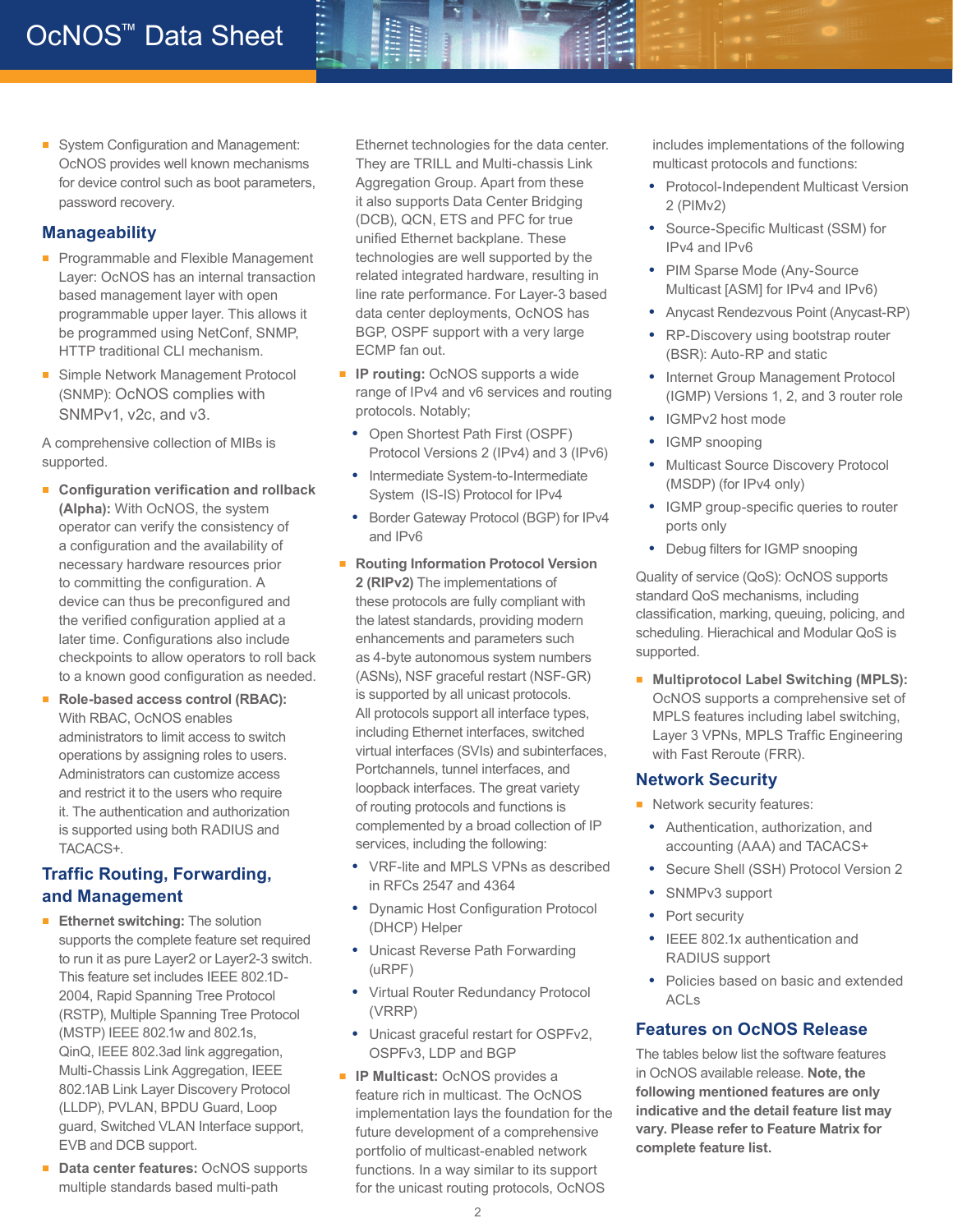### **System Level Features Layer3 Features**

| <b>Description</b>                                  |
|-----------------------------------------------------|
| Support for OcNOS patch upgrades                    |
| <b>Hardware Diagnostics</b>                         |
| Supports Digital diagnostics monitoring for SFP     |
| Support for variable size hardware forwarding table |
| Auto-shutdown                                       |
| Dynamic 50G/25G/40G/10G link split                  |
| Ingress and Egress Filtering                        |
| <b>DHCP Snooping and Relay</b>                      |
| Flow control: IEEE 802.3x and back-pressure         |
| <b>IP Source Guard</b>                              |
| Proxy ARP                                           |
| Traffic Mirroring and sFlow support                 |
| <b>Hardware Revision Check</b>                      |

### **Layer2 Features**

| <b>Description</b> |  |  |
|--------------------|--|--|
|                    |  |  |

| <b>IEEE STP/MSTP/RSTP</b>                      |
|------------------------------------------------|
| <b>BPDU Protect</b>                            |
| Root Guard                                     |
| Routed VLAN interface                          |
| <b>Private VLAN Support</b>                    |
| <b>IEEE QinQ Support</b>                       |
| IEEE 802.3ad-LAG                               |
| IEEE 802.1ab-LLDP                              |
| <b>4K VLAN Support</b>                         |
| Uplink Failure Detection and Trigger fail over |
| Authentication 802.1x                          |
| Multi-chassis LAG                              |
| Authentication 802.1x                          |
| VXLAN with VPN with Multihoming support        |
| MC-LAG support with PB                         |
| EVC Tag support for VXLAN                      |

### **Multicast Features**

### **Description**

| <b>IGMP v1.v2. v3</b>          |
|--------------------------------|
| IGMP Snooping v1, V2, V3       |
| <b>IGMP Report Suppression</b> |
| <b>IGMP Snooping Querier</b>   |
| <b>IGMP</b> Filter             |
| <b>IGMP Snooping Proxy</b>     |
| PIM-SM/SSM/DM                  |
| <b>MSDP</b>                    |

| <b>Description</b>                                           |
|--------------------------------------------------------------|
| <b>Static Routing</b>                                        |
| RIP <sub>v2</sub>                                            |
| IPv6 Support                                                 |
| <b>BFD Hardware Offload</b>                                  |
| <b>BFD Demand Mode</b>                                       |
| BFD single hop & multi hop support                           |
| BFD over v4: BGP, ISIS, OSPF & Static Route                  |
| BGP4                                                         |
| BGP 4 multipath support                                      |
| <b>BGP 4 Soft Reset</b>                                      |
| BGP Support for Next-Hop address tracking                    |
| BGP support for the L2VPN Address Family                     |
| <b>BGP - Add Path Support</b>                                |
| BGP - Remove/Replace Private AS Filter                       |
| BGP VPLS auto discovery support on route reflector           |
| <b>BGP</b> selective FIB install                             |
| ISO specification of IS-IS                                   |
| Use of OSI IS-IS for Routing in TCP/IP and Dual Environments |
| ISIS for MPI S BGP VPN                                       |
| Open Shortest Path First Version 2 and v3                    |
| OSPF-TE: traffic engineering (TE) extensions                 |
| OSPF graceful restart                                        |
| <b>OSPF Database Overflow Support</b>                        |
| OSPF for MPLS BGP VPN                                        |
| <b>OSPF-Loop Free Alternative</b>                            |
| <b>Segment Routing Support OSPF</b>                          |
| <b>VRRP Support</b>                                          |
| <b>VRRP</b> Interface tracking                               |
| Unicast Reverse Path Forwarding                              |

### **Data Center Features**

| <b>Description</b>                       |
|------------------------------------------|
| IEEE 802.1Qbb - PFC, IEEE 802.1Qaz - ETS |
| IEEE 802.1Qag - QCN                      |
| <b>TRILL</b>                             |
| <b>DCBX</b>                              |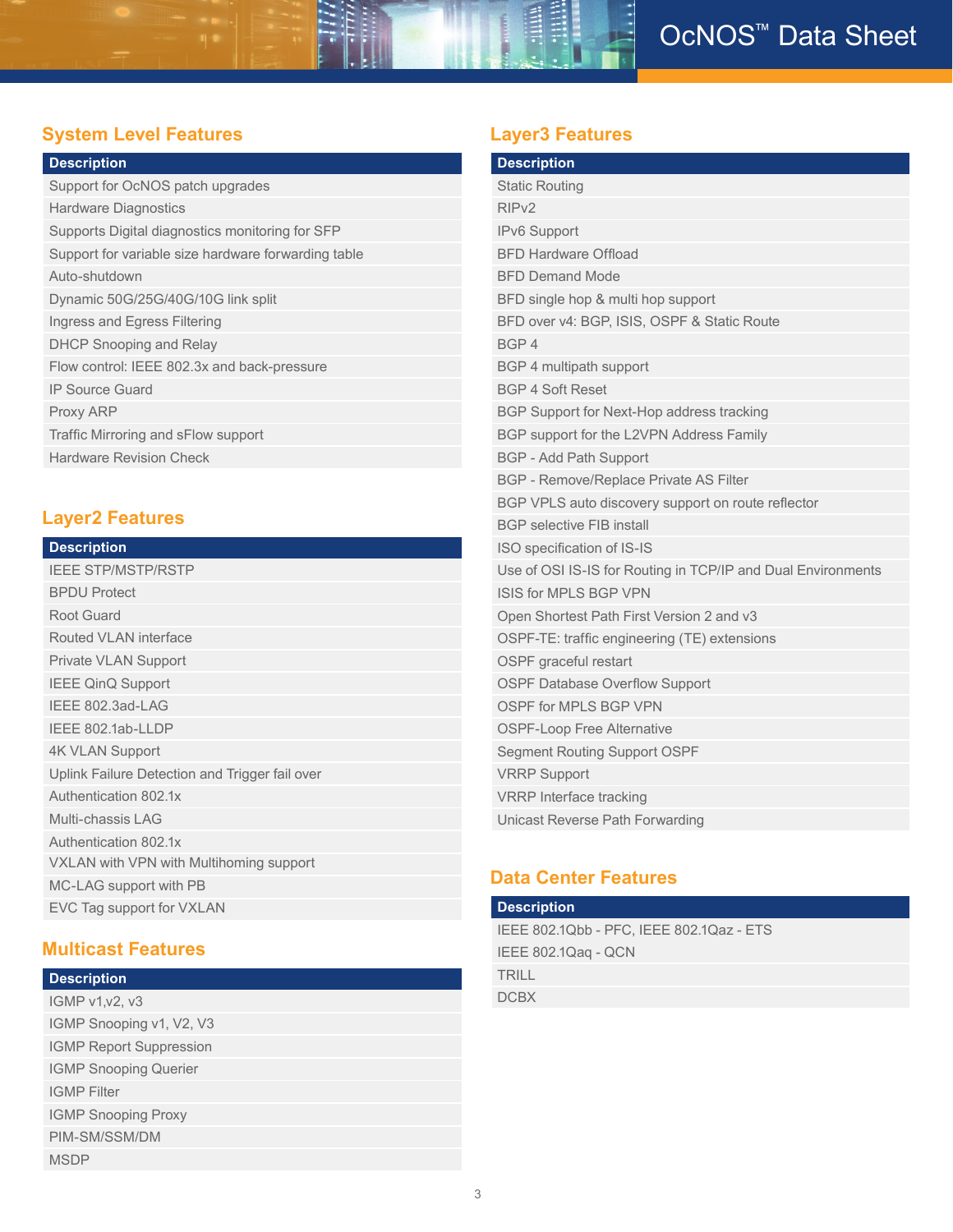#### **QoS Features**

| <b>Description</b> |  |
|--------------------|--|
|                    |  |

L2 and L3 Modular and Hierarchical QOS Rate Limiting - three rate coloring, policing, marking Shaping per queue, per port 802.1p remarking

Trust IEEE 802.1p feature

Egress QoS(Remarking/Policing)

#### **Management Features**

| <b>Description</b>                                   |
|------------------------------------------------------|
| CLI based both in and out of band support            |
| SNMP v1, v2, v3 support                              |
| RADIUS and TACACS+ support                           |
| Netconf support                                      |
| VRF isolation for management and operation protocols |
| Ansible support for Data Center configurations       |
| Openday light and Openstack integration (Alpha)      |

### **System Level Features**

#### **Patch Upgrades**

OcNOS supports minor version or software patch upgrade via a CLI command, upon patch application the software initiates a graceful restart with its peer, while the forwarding entries get corrected. If the patch upgrade is not successful the system automatically degrades back to its old revision. User configuration is not lost in the process. Note: patch upgrades does not guarantee the switch will not drop traffic while the procedure is on.

#### **Hardware Diagnostics**

With hardware diagnostics, user can monitor peripheral component status and switch state. It can be used for technical troubleshooting.

#### **Digital Diagnostics Monitoring for SFP+**

OcNOS supports reading MSA certified Digital optical monitoring. It is supported on qualified optics and helps to monitor optical characteristic of the SFP, temperature and set thresholds for warning.

### **Support for Variable Forwarding Table Size**

On supported platforms, OcNOS can switch varying in size the number of L2 entries, L3 entries and Host entries. This helps in profiling the switch for higher L3 route table size with low L2 tables, vice-versa or a balanced profile. Note: Refer to Configuration Guide to see applicability towards each platform.

#### **Auto-shutdown**

Upon the system getting overheated, fan supplies, not working OcNOS automatically shuts down the switch to prevent any damage.

#### **Dynamic 50G/25G/40G/10G Port Split**

OcNOS supports dynamically splitting a port into sub-bandwidths without restarting the system. Note: Refer to Configuration Guide to see applicability towards each platform.

#### **Ingress and Egress Filtering**

OcNOS supports basic and extended IP ACL and MAC ACL to allow it on Ingress and Egress path. Note: This feature is not supported on management port. Refer to Configuration Guide and Installation Guide to see the list of matched items for classification and the maximum number of rules possible.

### **MPLS Features**

| <b>Description</b>                                                                      |
|-----------------------------------------------------------------------------------------|
| <b>Label Distribution Protocol</b>                                                      |
| <b>RSVP</b> protocol                                                                    |
| RSVP with IETF Integrated Services                                                      |
| RSVP-TE Extension to RSVP for LSP Tunnels                                               |
| <b>Fast Reroute Extensions to RSVP for LSP Tunnels</b>                                  |
| Pseudowire Setup and Maintenance using Label Distribution<br>Protocol                   |
| Static Pseudowire Setup and Maintenance                                                 |
| Virtual Private LAN Service (VPLS) Using Label Distribution<br>Protocol (LDP) Signaling |
| Virtual Private LAN Service (VPLS) Using BGP for signaling and<br>auto-discovery        |
| <b>BGP MPLS IPv4 VPN</b>                                                                |
| <b>OAM for MPLS Networks</b>                                                            |
| <b>VRF Lite</b>                                                                         |
| MLAG support at VPLS(LDP) edge                                                          |
| <b>MPLS Service Mapping</b>                                                             |
|                                                                                         |

#### **DHCP Snooping and Relay**

OcNOS supports DHCP Relay agent for IPv4 and IPv6. It also supports DHCP Snooping to help secure only authorized DHCP clients and server sessions. Note : DHCP Snooping can be enabled currently only on a per VLAN basis. Refer to OcNOS Configuration Guide for more details.

#### **Flowcontrol**

OcNOS supports IEEE 802.3X on Ethernet receive and transmit side, thus sending pause frames during congestion.

#### **IP SourceGuard**

IP source guard feature along with DHCP snooping feature, disallows untrusted port side to receive packets without expected IP address.

#### **Proxy ARP and Local Proxy ARP**

OcNOS supports local proxy ARP by which it can respond to ARP for connected subnets and thus avoids forwarding the ARP to another subnet, whereas IP Proxy ARP allows OcNOS to proxy for another host in the same subnet.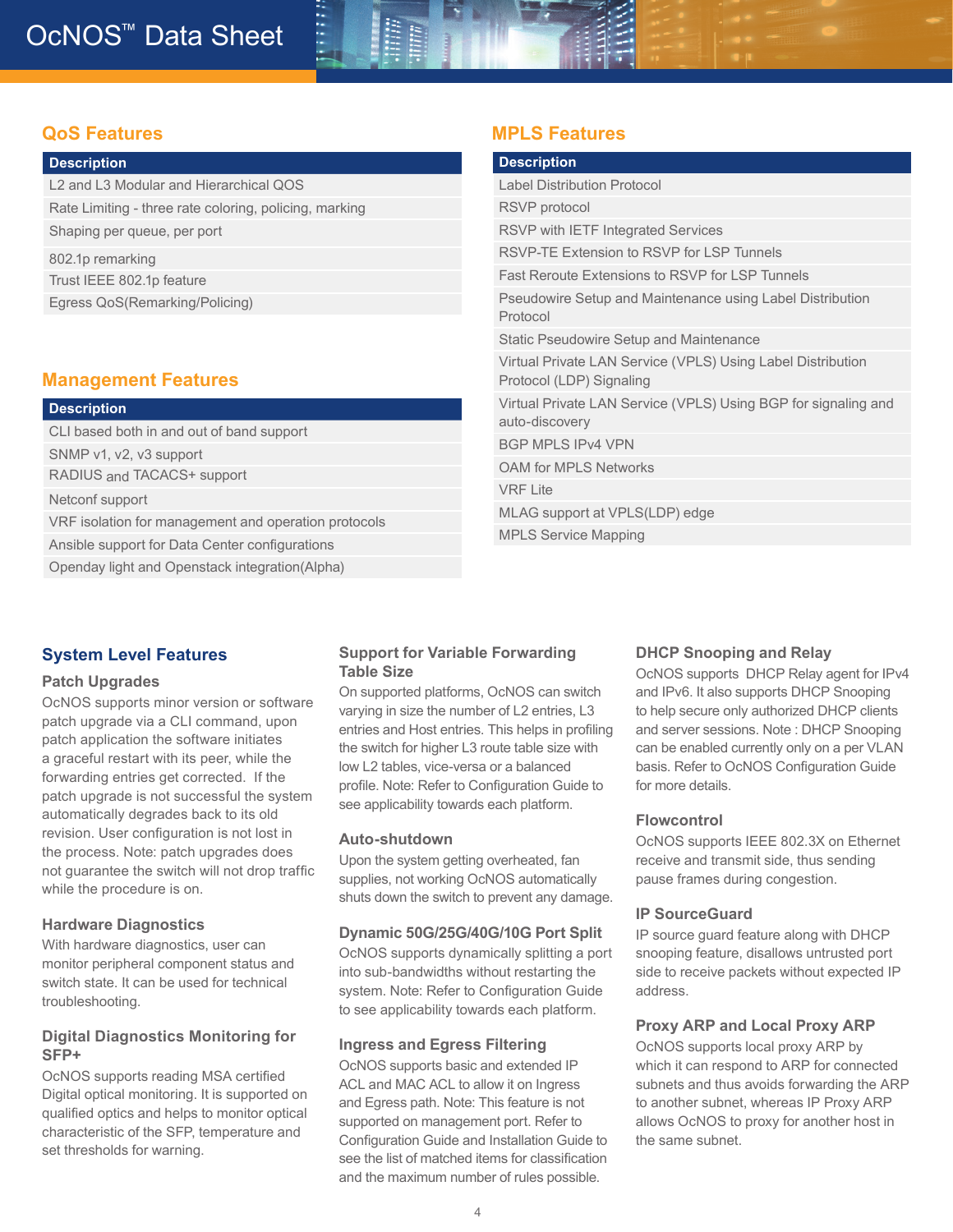#### **Traffic Mirroring and sFlow support:**

OcNOS supports SPAN and RSPAN feature, it supports it in both Ingress and Egress directions. The matching port can be either physical, on a VLAN basis or based upon a rule match. When configured for RSPAN, the mirrored traffic will be encapsulated in a dedicated VLAN and egressed out of a specific configured port.

#### **Layer2 Features**

#### **IEEE STP/MSTP/RSTP**

OcNOS supports IEEE standards based STP, MSTP and RSTP protocol.

#### **BPDU Protect**

This feature is used to control access ports from wrongly processing BPDU packets.

#### **BPDU Filter**

This feature is again a secondary control to prevent an access port from sending BPDU packets.

#### **Routed VLAN Support**

Layer-3 IPv4 and IPv6 VLANs address can be provided to VLANs.

#### **Private VLAN Support**

OcNOS supports private VLAN as recommended by RFC 5517, refer to OcNOS Configuration Guide for restrictions.

#### **IEEE QinQ Support**

OcNOS supports 802.1Q standards compliant Provided Backbone switching. The total number of available VLANS are however restricted.

Refer to Release Notes for supported numbers.

#### **IEEE 802.3ad – LAG**

Support for IEEE compliant dynamic and static link aggregation group, with choice of load sharing fields. Refer to OcNOS Configuration Guide for choice of fields and restrictions.

#### **IEEE 802.1ad – LLDPv2**

Support for LLDP version as per IEEE 802.1ab 2009.

#### **Uplink Failure Detection and TFO**

This feature helps in tying up a critical uplink failure to disable a down-link for quick convergence. Refer to Configuration Guide for restrictions and limitations.

#### **4K VLAN Support**

OcNOS supports close to 4K VLANs; depending upon the platform a certain number of VLANs are reserved for internal usage. Refer to Release notes and used referred platform for exact number of available VLANs.

#### **IEEE 802.1x Authentication**

OcNOS supports port based authentication as per 802.1x, with optional MAC address based authentication.

#### **Multi-chassis LAG**

Up to two OcNOS switches can work together and provide multi-chassis LAG. Only restricted protocols are supported over Multichassis LAG. Refer to Feature Matrix guide to see restrictions with MLAG. The MLAG protocol is proprietary in nature and does not interoperate with non-OcNOS switches.

#### **VXLAN with EVPN**

OcNOS support VxLAN with BGP EVPN. EVPN allows for automated control plane discovery of end nodes, host paths and control. Refer to Feature Matrix for limitations.

#### **Multicast Features**

#### **IGMP v1, v2 ,v3**

OcNOS supports IGMP used for Layer-2 multicast traffic distribution.

IGMP Snooping, Report suppression, Querier, Filter and Snooping Proxy.

OcNOS also supports adjacent features with basic IGMP in compliance with usage.

**Please refer to OcNOS Configuration Guide for feature and its restrictions.**

#### **PIM-SM/SSM/DM**

OcNOS supports multiple variations of PIM Sparse Mode, Source Specific Mode and Dense Mode.

#### **MSDP**

Multicast source discovery protocol is used with PIM-SM to have inter-domain multicast routing.

#### **Layer3 Features**

IPv4 Routing – (Static, RIPv2, ISIS, OSPFv2, BGP4).

OcNOS supports standard IPv4 static & dynamic routing protocols. Refer to Feature Matrix to note limitations.

Refer to Performance Data Sheet to note scaling numbers.

#### **IPv6 Routing – (Static, RIPv2, OSPFv3, BGP4)**

OcNOS supports standard IPv6 static and dynamic routing protocols. Refer to Feature Matrix to note limitations.

#### **MP-BGP**

OcNOS supports Multi-protocol BGP which support for multiple address families. Additionally it supports BGP Add-path, Private AS filter removal useful for designing BGP based CLOS fabric. BGP also supports address families for VPLS, L3VPN and& EVPN.Refer to Feature Matrix to note complete feature support and limitations.

#### **OSPF-TE & ISIS-TE**

OcNOS also supports OSPF-TE and ISIS-TE for traffic engineering, it is to be used in conjunction with MPLS/RSVP for traffic engineering. Refer to Feature Matrix for limitations.

#### **Graceful Restart**

BGP and OSPFv2/v3 support Graceful restart, this is used to control planned maintenance. Refer to Feature Matrix for limitations.

#### **BFD**

OcNOS supports single hop and multi-hop BFD. Additionally it also supports protocol BFD. On supported hardware it also supports hardware BFD offload. Refer to Feature Matrix to see supported platforms for offload BFD.

#### **VRRP**

OcNOS supports VRRP version for IPv4 with next-hop tracking for faster detection, in addition it works in conjuncture with MLAG to work as MLAG gateway.

#### **Segment Routing**

OcNOS supports Segment Routing for OSPFv2. Please refer Feature Matrix for limitations.

#### **Data Center Features**

OcNOS supports PFC, IEEE 802.1Qbb, with this technology Ethernet uses the PAUSE frames in a per class basis, as one way to achieve lossless Ethernet. Refer to Feature Matrix to see supported platforms.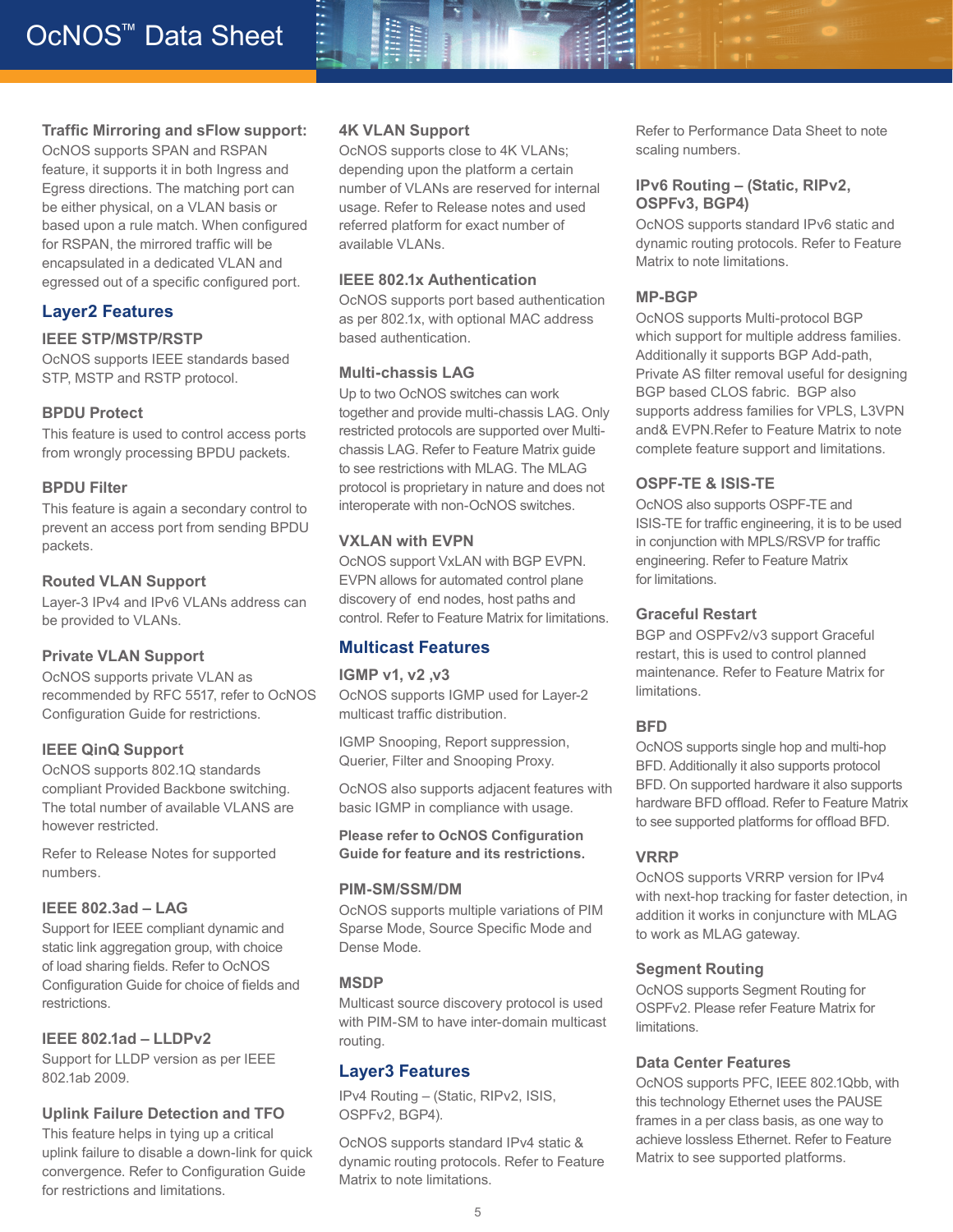#### **Enhanced Transmission Selection (ETS)**

This feature IEEE 802.1 Qaz allows for an algorithm change across the 802.1p marked traffic classes in fair manner, such that low priority traffic does not get throttled out. This helps in one way to achieve lossless Ethernet. Refer to Feature Matrix for supported platforms.

#### **Quantized Congestion Notification (QCN)**

With QCN (IEEE 802.1 Qaq) protocol bridges send congestion notification messages to the end hosts and servers, such that the congestion is controlled from end to end. It is again used to achieve lossless Ethernet transport goal. Refer to Feature Matrix to see supported platforms.

#### **Data Center Bridging (DCBX)**

Data Center Bridging is an extension over IEEE 802.1AB LLDP which helps switches discover each other capabilities for PFC, ETS and other capabilities.

#### **TRILL(Transparent Interconnection of Lots of Links)**

OcNOS supports TRILL, it allows multiple switches to interconnect pass traffic between end points with all active load distribution for unicast, broadcast, multicast traffic.

#### **Management Features**

#### **CLI & SNMPv2, v3**

OcNOS supports industry standard CLI for easy configuration. It also supports all standard MIBS, Refer to OcNOS SNMP MIB Documentation for complete list of MIB support and limitations.

#### **NETCONF**

OcNOS supports NETCONF with full transaction support for integration with custom management controllers. Refer to Release Notes and Feature Matrix for support of NETCONF on SKUs/platforms and limitations.

#### **RADIUS & TACACS +**

OcNOS supports RADIUS and TACACS based authentication and authorization. Refer to OcNOS Feature Matrix and Configuration Guide to see limitations and restrictions.

#### **QoS Features**

#### **Hierarchical QOS**

Hierarchical QOS allows for traffic shaping distribution based on bandwidth available and consumed from other flows. It allows for a fine grained QoS flows.

#### **Ingress and Egress Policing:**

OcNOS supports industry standard 2-rate, 3-color policing and marking. Refer to Configuration Guide for features and limitations.

#### **Marking and Metering:**

OcNOS supports traffic remarking (IEEE 802.1p) to various classes.

#### **Scheduling:**

OcNOS supports Strict priority, WRR egress queue scheduling. QoS support varies with supported hardware, refer to Release Notes and Configuration Guide for exact support.

#### **MPLS Features**

#### **Label Distribution Protocol (LDP)**

OcNOS supports LDP based IPv4 tunnel setup with ECMP. Refer to Feature Matrix for limitations.

#### **Resource Reservation Protocol (RSVP) with TE (Traffic Engineering)**

OcNOS supports RSVP-TE protocol using OSPF-TE for constrained TE MPLS tunnel setup. Refer to Feature Matrix for limitations.

#### **FRR (Fast Reroute)**

OcNOS supports FRR 1:1 for fast restoration when using RSVP based MPLS TE LSPs.

#### **Virtual Pseudowire Service (VPWS)**

OcNOS supports VPWS session setup using LDP and BGP. Refer to OcNOS Configuration Guide and Feature Matrix for sub-features and limitations.

#### **Virtual Psuedowire LAN Service (VPLS)**

It also supports LDP and BGP based VPLS setup. Refer to OcNOS Configuration Guide and Feature Matrix for sub-features and limitations.

#### **Layer 3 Virtual Private Network (L3VPN)**

OcNOS supports BGP based VPN address family IPv4 Layer-3 VPN configuration and setup. Refer to OcNOS Configuration Guide and feature matrix for sub-features and limitations.

#### **VRF Lite**

OcNOS can also be configured to setup non-MPLS use, IP-based VRF segregated network. Refer to OcNOS Configuration Guide for steps.